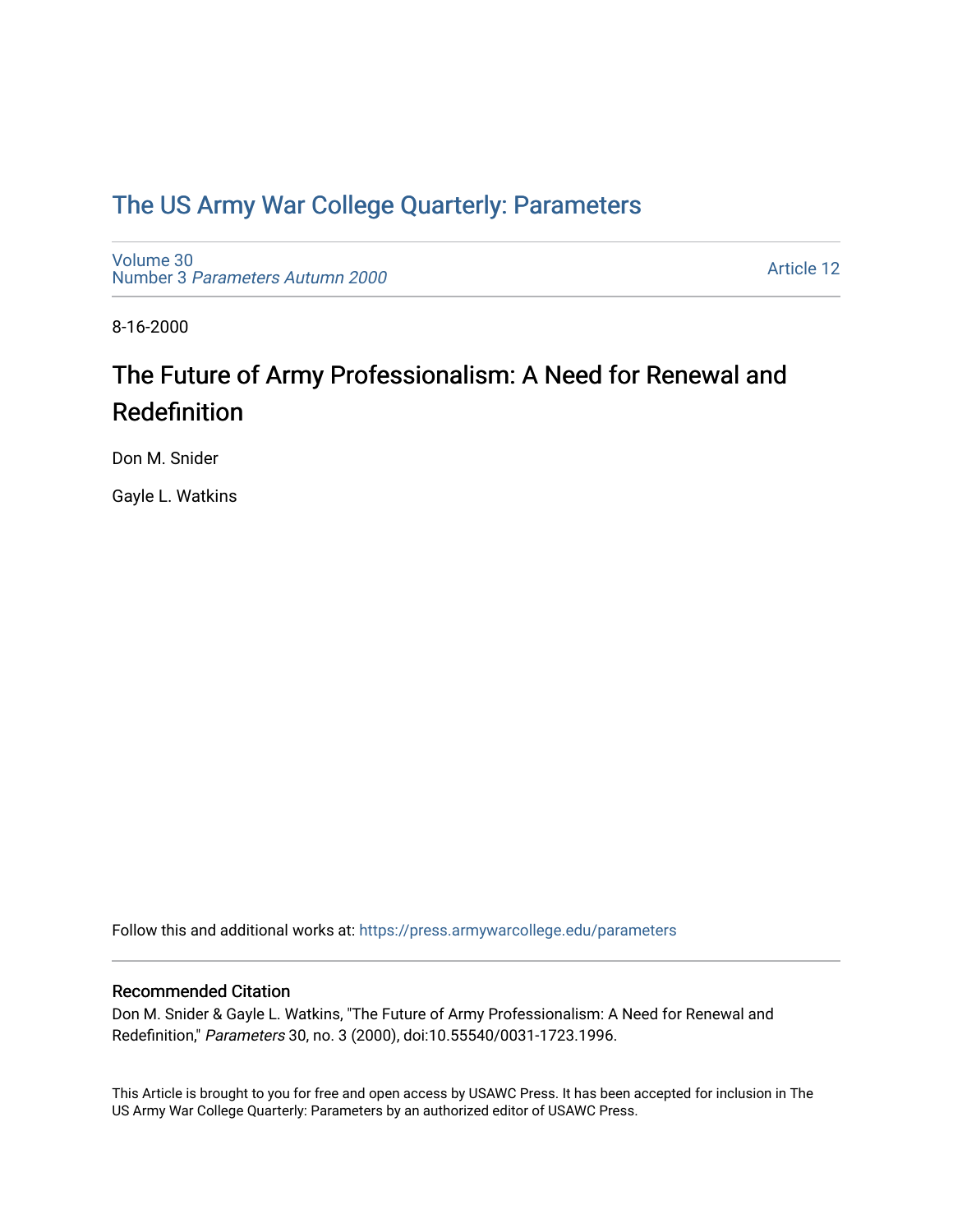## **The Future of Army Professionalism: A Need for Renewal and Redefinition**

#### **DON M. SNIDER and GAYLE L. WATKINS**

From *Parameters*, Autumn 2000, pp. 5-20.

The Army that won the battles of the Gulf War in 1991 was one of the most professional ever fielded by America. As General Schwarzkopf commented, "We could have traded equipment with the Iraqis and still won."[1] And when that Army returned home, it was welcomed by a supportive, even adoring, public. Now, almost one decade later, the situation has changed dramatically. During the past nine years, the US Army has undergone radical changes--major force and budget reductions, revised modernization programs, and successive base realignments and closures. All were intended by design to adapt the institution to the post-Cold War geopolitical situation.

But there are many indications that the result is an Army quite unlike the victor of the Gulf War battles. It is instead an Army of decreasing effectiveness, one which suffers from a weakening relationship with the American public and, of more concern, with its own members.

The last decade has been one of massive change to which the Army profession has yet to adapt fully. Simply stated, the end of the Cold War, which roughly coincided with the culmination of other shifts in the organization of Western, postindustrial societies, has drastically altered the expectations of where and how the profession of arms will apply its expertise. Today, in this new interwar period,[2] the Army is expected to operate effectively across the entire spectrum of violence, from major theater wars to domestic disaster relief. Further, it must be prepared to conduct these varied operations worldwide in any physical and political environment, and to do so in very rapid order. With these shifts in society's expectations came the need for a huge expansion in the profession's knowledge base and in the application of that expert knowledge to new situations. Such growth in expertise should have generated changes throughout the Army's leadership and management systems--from organizational structure to applied technology, from measures of readiness to measures of effectiveness, and from military training systems to professional military education.

The Army is faltering, however, in its attempts to adapt to these stark changes; this inability to adapt is itself a significant manifestation of a decline in effectiveness. Unfortunately, this potentially dangerous situation remains, at the systemic level, largely unrecognized by the institution. Even worse, it is not clear that there is currently within the officer corps of the Army a consensus on just what "Army Professionalism" is, nor a common language with which to analyze and discuss it. Absent such analysis and dialogue, the Army is looking elsewhere for solutions to the decline in effectiveness by studying individually the recurring symptoms as they reach crisis proportions, such as recruiting shortfalls, an exodus of captains, unfunded adaptations in structure and technology, and leadership failures.

There are two ways to look at the Army. The first is as a large, bureaucratic organization. The second is as a profession. The Army has, over past decades, increasingly moved toward using organizational concepts for decisionmaking to lead, design, and structure the institution's systems, and away from using professional concepts to do so. Such is the case today: operations research, efficiency goals, outsourcing, reengineering, and bonuses dominate the institution's analyses and solutions. As such, efficiency is a dominant goal, surpassing military effectiveness. Due to an excessively organizational perspective, the Army has borrowed aspects of human resource systems from corporations, and then wonders why the members of the profession are acting like employees. The Army is missing (and thereby losing) competitions with other professions and organizations at the boundaries of its expertise. And, it is resisting change because that threatens present force structure, rather than viewing the needed change in the context of how it affects the Army's expertise and jurisdiction, and thus its professionalism.

This approach denies the Army's professional nature and accentuates its bureaucratic elements. Although professions and organizational bureaucracy often coexist in modern society, they differ in their approach to their work and to their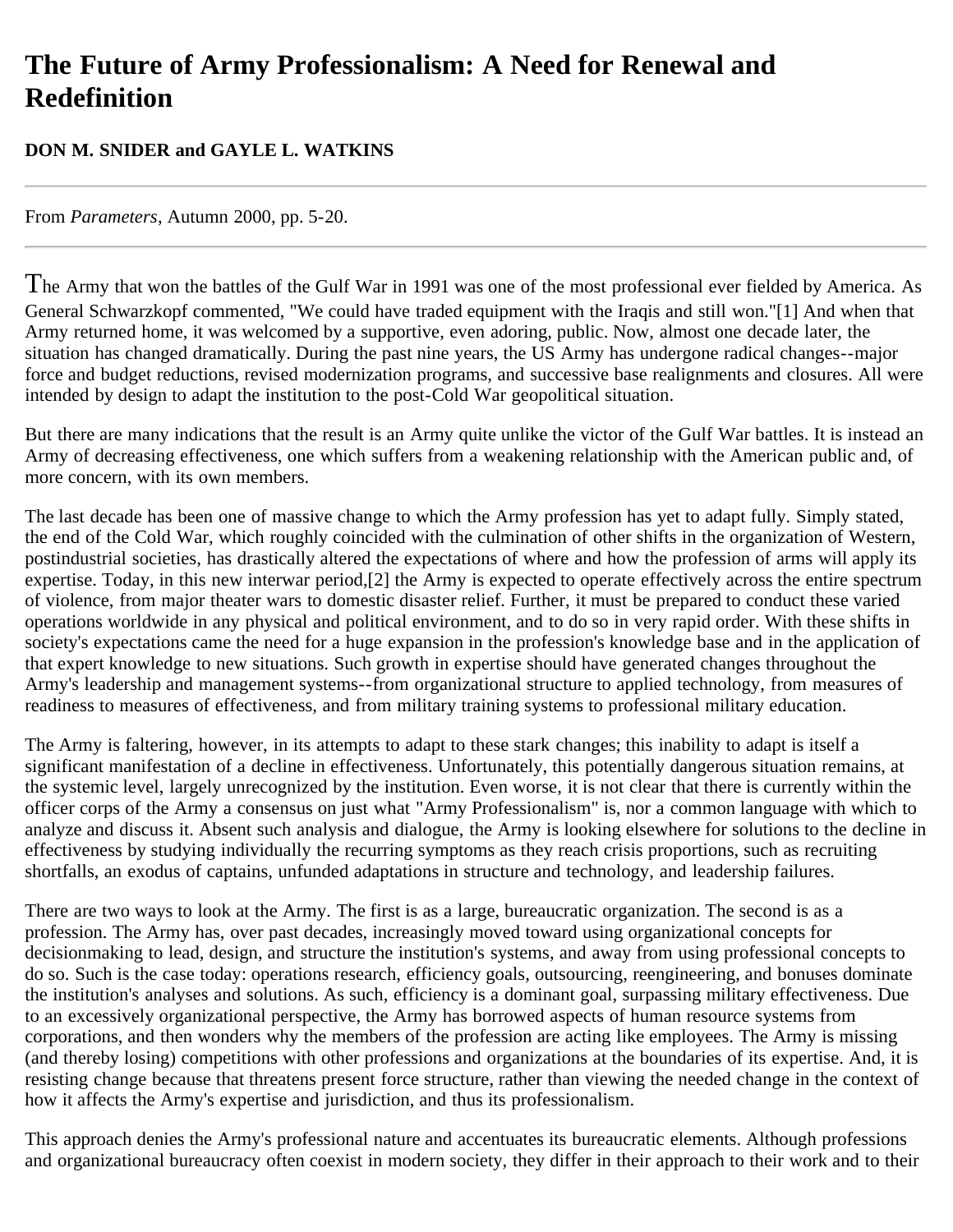members--their emphasis on effectiveness versus efficiency, their commitment to knowledge development rather than knowledge application, and their view of members as professionals versus employees.

It appears that today's Army sees professionalism as a property of individuals--its officers, noncommissioned officers, soldiers, and Army civilians--rather than of the institution.[3] As we will discuss, however, both the institution and the individual officer have unique, but complementary, roles to play in creating and maintaining Army Professionalism. To our knowledge, there are no ongoing Army studies of professionalism per se at the institutional level, nor have there been any since early in the 1970s.

One might argue that the Army should be allowed simply to deprofessionalize, becoming an obedient but nonprofessional military bureaucracy. One need look no further than Europe to see Western democratic societies readily accepting this outcome. But if that happened here, American society would lose two key benefits of military professionalism--the development and adaptation of military expertise, and social control over and within an institution capable of terrible destruction. Professions are by nature more adept than bureaucracies at evolving expert knowledge and controlling human behavior in complex and chaotic environments (e.g., threatening or using coercive force to maintain the peace or fight wars). Since the continual development of military expertise and control of a military engaged on behalf of American society are both essential to the republic's future security, a nonprofessional Army is certainly not in America's best interest. Perhaps equally important to the readers of this essay, neither is it in the Army's best interest. We doubt whether citizens of the necessary character and capabilities will ever voluntarily serve in large numbers in a nonprofessional, bureaucratized military.

In this article, we propose an alternative perspective, one that emphasizes the Army as a profession over the Army as a bureaucracy. If the Army is to overcome its current problems, it must make institutional professionalism the predominant criterion in decisionmaking while opening a dialogue with its own professionals about the state of the institution. Based on recent advances in the understanding of professions, our suggested perspective transcends the Army's historic emphasis on the ethical component of professionalism--military values and ethics--to use a broader definition of the Army profession. Using this perspective, we view the Army's present situation as the result of dramatic changes in the objective and subjective nature of the Army's professional work and in the number and diversity of professional and organizational competitors vying for jurisdiction over this work. Focusing first on the Army's professional nature offers an alternative to organizational criteria by which policy and structural changes can be assessed--an alternative that emphasizes task effectiveness, the Army's relationship with the client (society), and the institution's implicit contract with its own professionals.

The task of this article, then, is to: (1) assess the Army's task effectiveness, which suggests to us a problem with the institution's professionalism;[4] (2) review how the Army has traditionally understood its professionalism; and (3) provide an alternative explanation of the Army's decline based on a more recent understanding of professions, suggesting new ways in which to think about the issue. We do these tasks in sequence, including a suggested framework with which to facilitate an informing dialogue among the officer corps.

#### **Indications of a Decline in Military Effectiveness**

Indicators of a decline in Army effectiveness are numerous. First, there is a gross mismatch between institutional capabilities and national needs for strategic projection of land power. Army forces--units and equipment--are neither rapidly deployable nor well suited for operations at the lower end of the spectrum of conflict. Acknowledged by the Army's current leadership when announcing the institution's transformation initiative,[5] this mismatch was even more apparent during the unsuccessful deployment of Task Force Hawk to Albania in the fall of 1999. Because we were unable to move combat equipment and retrain soldiers quickly, Americans concluded that the Task Force's combat capabilities never played a useful role in the conflict.[6]

In addition to a lack of strategic agility, there are recurring indicators that current operational readiness has markedly declined since the Gulf War. A respected independent study coordinated by the Center for Strategic and International Studies (CSIS) recently concluded, "Morale and readiness are suffering from force reductions, high operations tempo, and resource constraints; military culture may suffer in the longer term."[7] In fact, Army leaders have recently testified to the excessive operations tempo, now averaging on any given day over 141,000 soldiers engaged or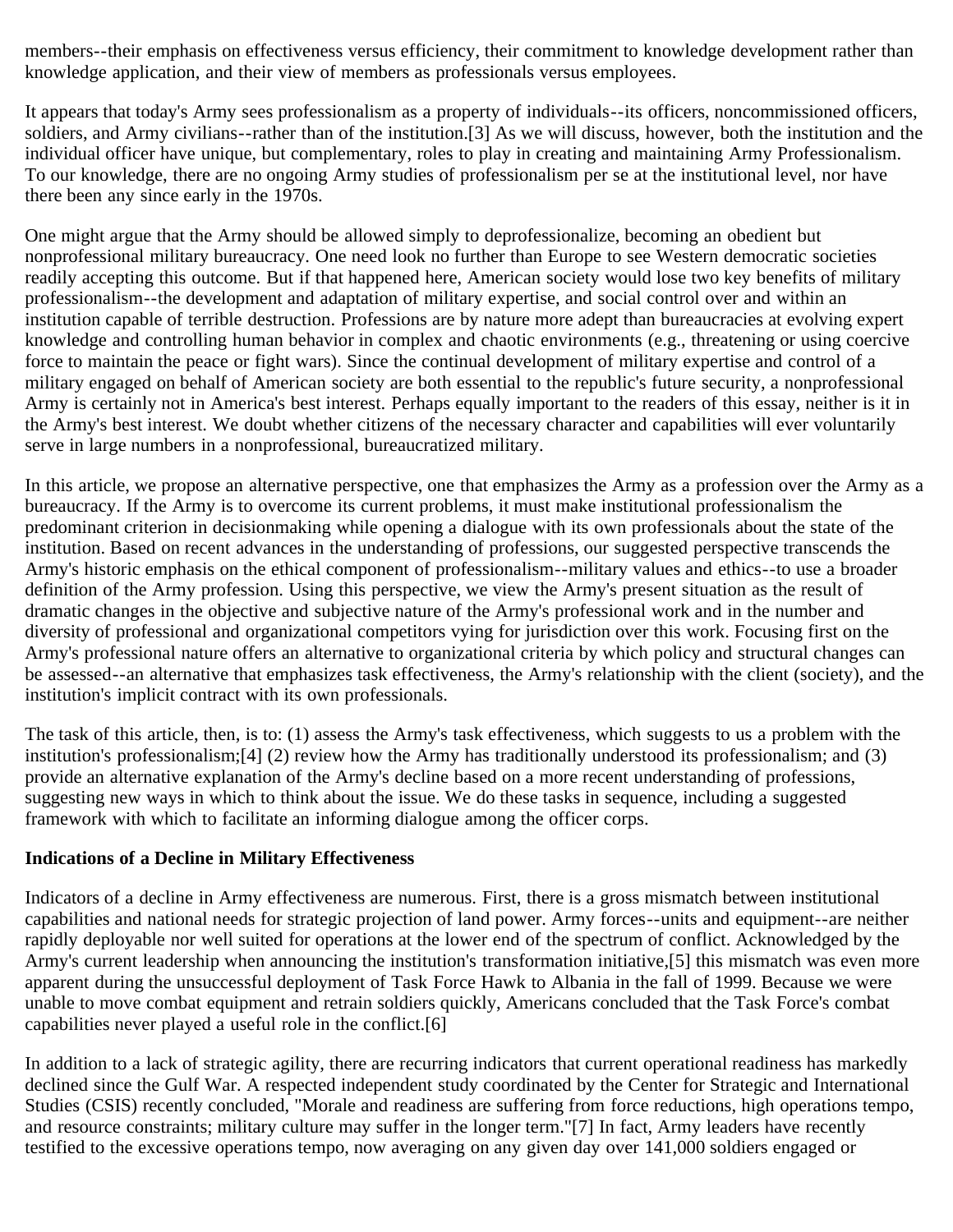deployed worldwide (outside the United States).[8] These concerns were more recently validated when the new commander of the 1st Infantry Division in Germany and the Balkans rated his unit "not combat ready" in the first quarter of this year. Colonel John Rosenberger, Commander of the National Training Center's opposing forces, told a similar story when testifying to Congress (in fall 1999) that the combat battalion task forces he opposed were less well prepared, learned less while training there, and departed at lower levels of combat preparedness than in previous years.[9] And the Army's own think tank, the Arroyo Center, recently documented the existence of a "tactical gap" (knowledge and proficiency based on experience) in junior grade combat arms officers, a gap considered to be only the tip of the iceberg ahead when these same officers assume company or troop command in the future.[10]

A third indicator of declining effectiveness is reflected in a recent *New York Times* article that cited a young officer saying, "Senior leaders will throw subordinates under the bus in a heartbeat to protect or advance their own career[s]." As noted in the CSIS study, the degree of distrust within the Army officer corps, particularly between younger officers in the field and their senior leaders in Washington, is at historically high levels. Captains are voting with their feet, with annual losses now exceeding ten percent, four percent more than pre-Gulf War rates. The Army is now sufficiently short of captains that, to fill the ranks, it has reduced the time-in-grade for lieutenants to be promoted (thus exacerbating the "tactical gap") and established a general-officer-led task force to assess leadership and training issues throughout the Army.

Fourth, the Army's future effectiveness is declining because the persistent mismatch between multiple missions and fiscal resources has left Army modernization plans in shambles. Three Army Chiefs of Staff have proposed within the past eight years evolutionary concepts for the post-Cold War modernization of the Army. However, the only modernization that has been effected, even partially, has centered on using advances in information technologies to improve the capabilities of the heavy armored formations that have dominated the service's combat power for decades. Yet these forces lack the strategic agility to project such power. The current Chief of Staff, General Eric Shinseki, has proposed the creation of medium-weight forces for exactly this reason,[11] but already his plans for eight such brigades have been cut because of the same resource shortfalls.[12] Thus, the absence of consistent and credible (resourced) institutional vision has blurred the institution's identity, particularly for younger officers, and continues to suggest a decline in future effectiveness within the Army.[13]

Fifth, and last, it is not just the scope and pace of current missions nor the lack of resources that is diminishing the Army's effectiveness. There is also the issue of how the Army is executing the operations other than war (OOTW) missions it is assigned today, specifically the manner in which it is responding to political guidance to suffer "no casualties." Simply stated, the Army has not recognized the ethical implications of supporting a national policy that considers force protection a higher priority for deployed units than mission accomplishment. This has eroded the professional ethic and ruptured officers' traditional concept of duty. It has seriously reduced junior officer discretion and fostered risk-averse behavior among junior leaders and their units. Without doubt, the exodus of captains mentioned earlier has been exacerbated by this institutional implementation of what is, admittedly, very difficult political guidance.[14]

If expert knowledge is the heart of a profession, then effectiveness, the profession's ability to apply that knowledge, is its pulse. These five indicators of declining operational effectiveness signal to us that the Army's professionalism is in jeopardy; the Army is increasingly unable to accomplish professional tasks, meet its own professional standards, and acquire adequate resources to accomplish the tasks expected of it now while simultaneously preparing for the future. In terms of professionalism, the Army is struggling to adapt its expert knowledge to its new circumstances.

In general, as an increasingly ineffective profession is devalued by its clients, it exposes itself to meddling by nonprofessionals (e.g., society's representatives dictating to the Army how to conduct its basic training) and to competition within its jurisdiction from the expertise of other organizations and professions. To highlight other indicators of the state of professionalism, we now turn to social factors and the Army's bond with American society.

#### **Indications of Changing Relations with American Society**

Another key set of indicators is the state of the profession's relations with its client, the American society. Although not yet as serious as the deterioration in operational effectiveness, these issues are interrelated; as effectiveness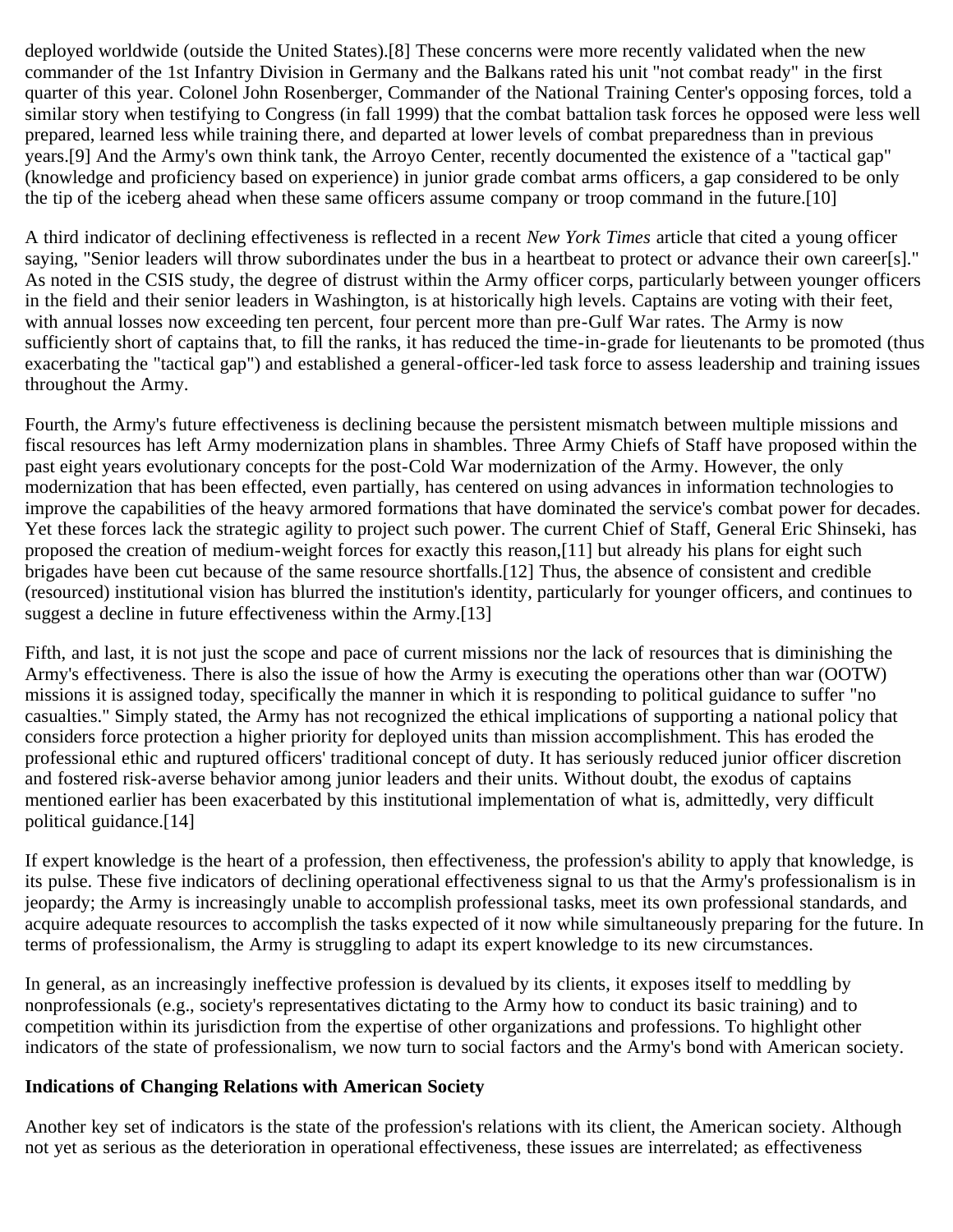declines, we would expect increased dissatisfaction on the part of an attentive client. Several things indicate this is occurring. First, the Army will likely miss its recruiting goal for the second consecutive year in FY2000, even after slightly lowering standards and significantly restructuring pay and bonuses to increase accessions.[15] There could scarcely be a clearer indicator of the willingness of the American society to support its Army than the degree to which its sons and daughters decide to join for a period of personal, volunteer service.

Second is the documented gap between the attitudes of the military and the American society, particularly its elected leadership. There is a widening difference in values and perspectives between Americans serving in our armed forces, including the Army, and the society they serve.[16] Part of the gap is both expected and beneficial for the institution's functional effectiveness; however, several aspects of it are of relevance to professionalism. For example, the officers surveyed in the study (including Army War College students, future senior Army leaders) believed the values of the military institution were not just different from, but also in several respects better than, those of the society they are protecting. This is a pernicious perspective for an officer corps serving under precepts of civil-military relations that posit selfless service as motivating the soldier, and the supremacy of civilian values over those of the subordinate profession. Triumphalism within the officer corps with respect to martial values simply does not support the professional military ethic; what thinking soldier will sacrifice his life on a lonely battlefield for a society and way of life he does not love and respect?[17]

The relationship between the profession and society has been further ruptured by repeated and well-publicized ethical violations by Army leaders. The high degree of expertise found in professions requires relative autonomy in the application and adaptation of their expert knowledge. This limited autonomy from society also allows the profession to establish and maintain at the core of its unique culture a professional ethic, a critical trust-building bond between the society and its professional experts. However, in return for this limited autonomy, the American society expects the profession to police itself, exhibiting a high degree of behavioral control through social structures such as education, selection processes, character inculcation, and ethical codes. Yet, repeated cases of misconduct at the highest levels reflect ineffective policing of the senior ranks.[18] This inability to control unprofessional behavior at the top levels is, undoubtedly, also fueling the current high level of distrust between the higher and lower echelons of the Army officer corps.

Finally, the Army's client, the American public, appears increasingly unsure how to distinguish the Army's jurisdiction from those of other organizations and professions. American corporations, as well as international governmental and nongovernmental organizations, are now so deeply involved in military operations that American Army units work with and even, in some cases, for them.[19] Within the United States, the Army is involved in monitoring our southern border with the US Border Patrol, conducting anti-drug operations with the Drug Enforcement Agency (DEA), and undertaking disaster relief with the Federal Emergency Management Agency (FEMA). Further, the "efficiency movement" toward privatization has resulted in the contracting out of many traditionally Army activities such as information technology management, maintenance of family housing, overseas operational logistics, and even the conduct of military-to-military assistance programs, as in Columbia.[20]

With this jurisdictional blurring of the Army's expertise, and thus its roles and missions, the Army has entered into competition for human and fiscal resources from these new organizations and professions to a degree that it has not faced in the memory of serving leaders. Traditionally, the three services have competed among themselves for recruits and budget shares. As such, there are processes in place to ameliorate this quasi-healthy competition so that the nation normally benefits. However, the more recent incursions by nonmilitary, nongovernmental, and non-American organizations into this system of professions has wide-ranging repercussions for the Army. As such, these incursions into the Army's traditional jurisdiction must be consciously and carefully considered by the institution's strategic leaders.

#### **Situation Complicated by International Factors**

Although the Army historically has survived similar interwar crises following the resolution of major wars (albeit often at terrible costs in American blood--e.g., Task Force Smith in Korea), today's situation is complicated by the "new times" in the international security structure. Globalization, economic interdependence, and coincident societal changes are influencing the legitimacy and capabilities of the American Army as well as those of militaries in allied, Western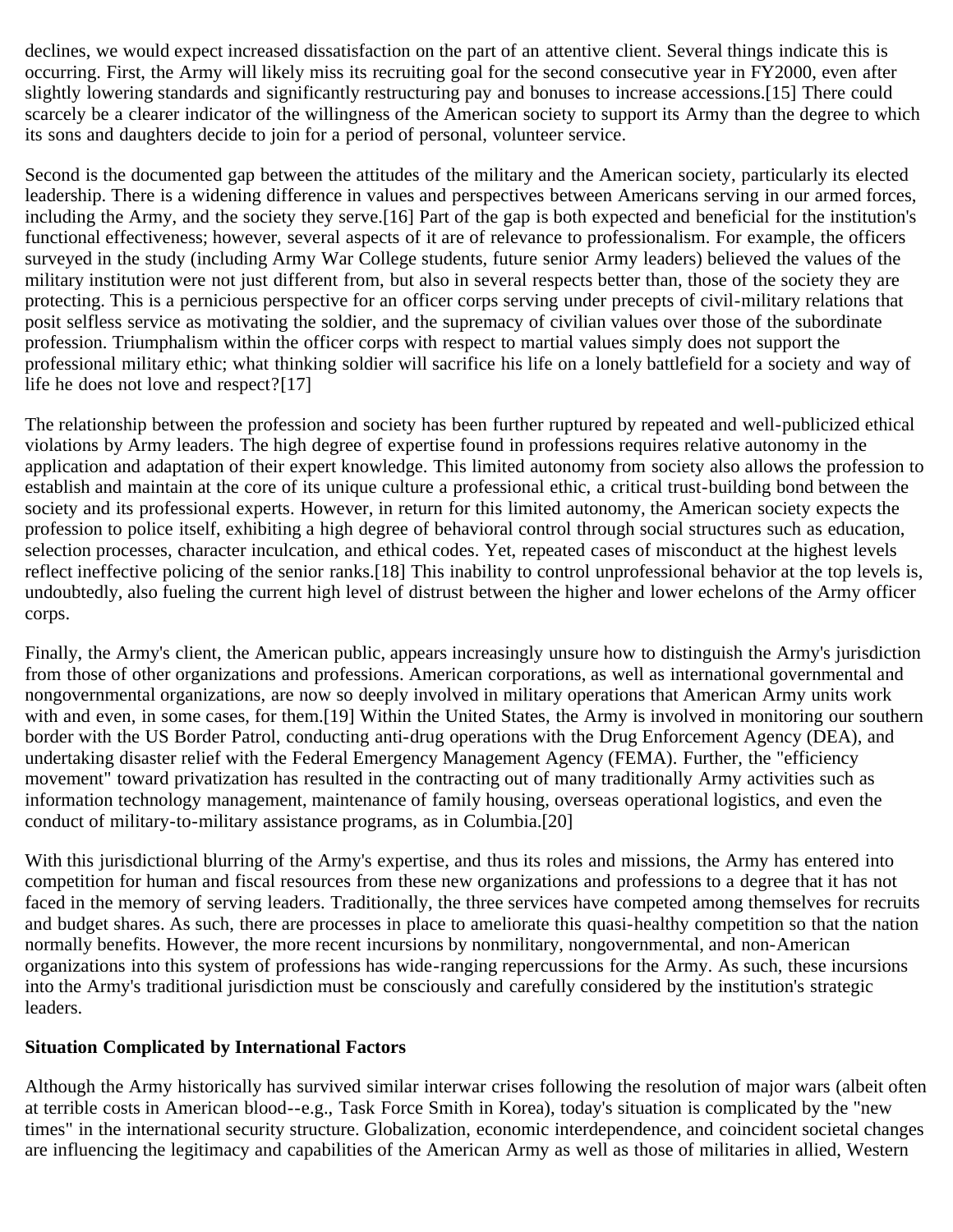democratic countries.

For example, the generations now governing Western democracies have expectations and goals quite different from those of past generations; the concepts of citizenship and one's responsibilities to the state have been redefined.[21] For these reasons, youth are less and less inclined to serve in the military. It is also the case that professions in general in Western democracies are being devalued by the societies they serve owing to influences quite independent of the end of the Cold War--professional competition and new client power exceeding the producer power of professions.[22]

Among professions, the military faces even further pressure because its two historic relationships established with the rise of the nation-state--with the nation and with the state--are undergoing significant change. For example, the profession's relationship with the nation has changed because the lack of a recognized major threat has devalued society's need for the military's function, blurring it with the role of a national police more appropriate for service in conflicts which do not threaten significant national interests. Thus, militaries now lack a shared interpretative framework with their publics. As a result, post-modernist and anti-institutionalist cultural shifts in public attitudes and opinion further devalue the military institution and its absolutist ethos.[23]

The profession's relationship with the state has also changed, owing to (1) declining state sovereignty (e.g., the use of military force, including that of the United States, is more and more influenced by coalitions and intergovernmental organizations); and (2) the state's increased focus on nonmilitary aspects of security such as economic competition, both externally via globalization and internally by expecting increased efficiency of public institutions, including the military. Thus, in addressing its own situation the Army must contend both with its own internal manifestations of declining effectiveness and internal relationships, and, as well, with these significantly and perhaps permanently altered external relationships.

#### **Responses to Date**

Given the importance of professionalism, it might be thought that the Army regularly analyzes it. In fact, it has done so only episodically and then only when confronted with a crisis, such as during the Vietnam War in the early 1970s.[24] At that time the Army was confronted by a similar crisis in professional identity, but one caused by quite different factors than are influencing the situation today: the divisive Vietnam War and the end of conscription. However, a key factor in the rebuilding of the Army after Vietnam was a revalidation of the importance of its status as a profession in two critical ways. First, it re-intellectualized its professional expertise through the collective training revolution and an internal dialogue among the officer corps that resulted in a strategic and doctrinal focus on Europe.[25] Within a decade, middle-level officers understood and identified with their revised role of "collective skill trainers" creating a "trained and ready Army." This self-concept was congruent with the new institutional identity of the European-focused Army. Second, the Army examined and then revamped many of its management systems, particularly those for human resources, to reinforce professionalism rather than diminish it. One important example was the revision of officer assignment priorities and policies, including the lengthening of command tours.

Through this systemic emphasis on being a profession, the Army renewed its professional identity, which in turn enabled its members to align their personal and professional self-concepts. This is a critical connection, one increasingly missing today. The alignment between individual officers and the profession's identity is critical for longterm viability, since professionalism ultimately resides in the expert knowledge, character, and personal motivation of its leaders.[26]

#### **Traditional Understandings of Military Professionalism**

The traditional conception of Army professionalism paralleled the broader investigation of professions taking place in the United States and Europe. Early in the 1930s, professions were identified as a unique means of organizing and controlling work, different from the more common formal organizations and labor unions. Research into professions began as descriptive case studies of professions, progressed through the identification of professions' differentiating characteristics, and, by 1960, modeled the professionalization process by which occupations were converted into professions.[27] The two foundation characteristics that separated professions from occupations were the application of *abstract knowledge* to *specific situations*. Other essential characteristics included organization of the occupation, extensive education of its members, service to society, and shared ethics.[28] Professionalization was seen as a one-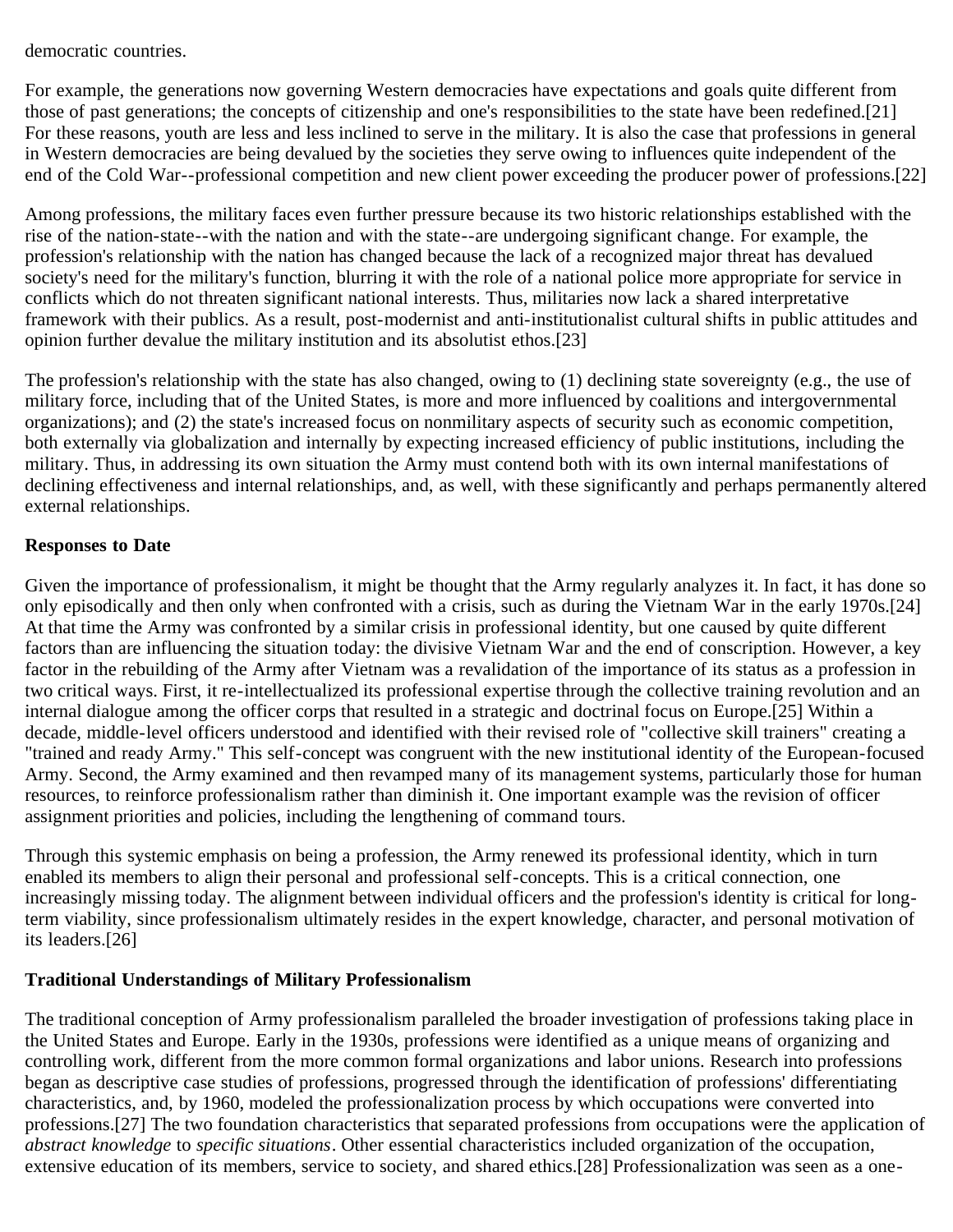way street; an occupation's status as a profession was relatively static, something to be maintained over time through its unique characteristics.

Classical writings on the military profession, including Vagts, Huntington, Janowitz, and Abrahamsson,[29] drew on this more general study of professions. Most important were the characteristics that identified the military as a profession. As succinctly summarized in the late 1970s by military historian Allan Millett, the attributes and character of the military occupation which caused society to give it "professional" status included these:

The occupation was full-time and stable, serving society's continuing needs; it was regarded as a life-long calling by the practitioners, who identified themselves personally with their vocational sub-culture; it was organized to control performance standards and recruitment; it required formal, theoretical education; it had a service orientation in which loyalty to standards of competence and loyalty to clients' needs were paramount; [it] was granted a great deal of autonomy by the society it served, presumably because the practitioners had proven their high ethical standards and trustworthiness; and, overall, the profession's work was the systemic exploitation of specialized knowledge applied to specialized problems.[30]

From this traditional conception of the military profession came the self-concept of the individual professional:

[The officer's] identity is partly inherited, partly self-developed. He inherits the broadly defined characteristics of his career and the special institutional setting within which he finds himself. He must develop stable and lasting concepts of self that are compatible with his profession. This transformation or "professional socialization" is not taken lightly by the other practitioners with whom he begins his career.[31]

This conception also fit the military's understanding of war as a subordinate instrument of policy to be exercised by a democratic government, the Clausewitzian duality of war. As explicated by Huntington and widely accepted by generations of American officers, objective control of the military meant that in return for limited autonomy in which to develop their expert knowledge and conduct their professional duties, the military's natural and self-interested role would be one of self-policing, non-political, internal focus on its expertise and moral responsibilities.

The Vietnam War, however, shattered the illusions of the Crowe-Powell generation of officers (the mentors and developers of today's senior military leaders) about that role of the military professional and created an officer corps that was, contrary to Huntingtonian logic, both more professional and more political.[32] This created significant tensions in American civil-military relations, tensions that were bound to surface as society turned, in a trend not without historic precedent, to more subjective forms of civilian control for this new interwar period.[33]

Given these tensions, there has been a very large amount of scholarly analysis and debate about the military's role at the senior level in post-Cold War civil-military relations. Much of this has focused on criticism of the Weinberger-Powell doctrine on the use of military force and General Colin Powell's role as Chairman of the Joint Chiefs of Staff, 1990-1994.[34]

During the same period, however, military professionalism as such has been a subject little studied within academe.[35] One exception is the work of Professor Samuel C. Sarkesian, who has consistently argued for a broad interpretation of military professionalism with multiple levels of analyses, as displayed in the first four columns of Figure 1, below.[36] We have filled in the framework with those symptoms of declining professionalism discussed in the first section of this essay.

| Level of                 | <b>Components of the Army Profession</b>                         |                                                             |                                                               | <b>New Professionalism</b>                         |
|--------------------------|------------------------------------------------------------------|-------------------------------------------------------------|---------------------------------------------------------------|----------------------------------------------------|
| <b>Analysis</b>          | <b>Military-Technical</b>                                        | <b>Moral-Ethical</b>                                        | <b>Political-Social</b>                                       |                                                    |
| Societal<br>National and | <b>National and</b><br>international uses of<br>military forces. | <b>National and</b><br>international values<br>and beliefs. | National and international political<br>and societal systems. | System of professions in which<br>the Army exists. |
| global                   |                                                                  |                                                             | Issues: Changing definitions of                               | <i>Issues:</i> Other professions,                  |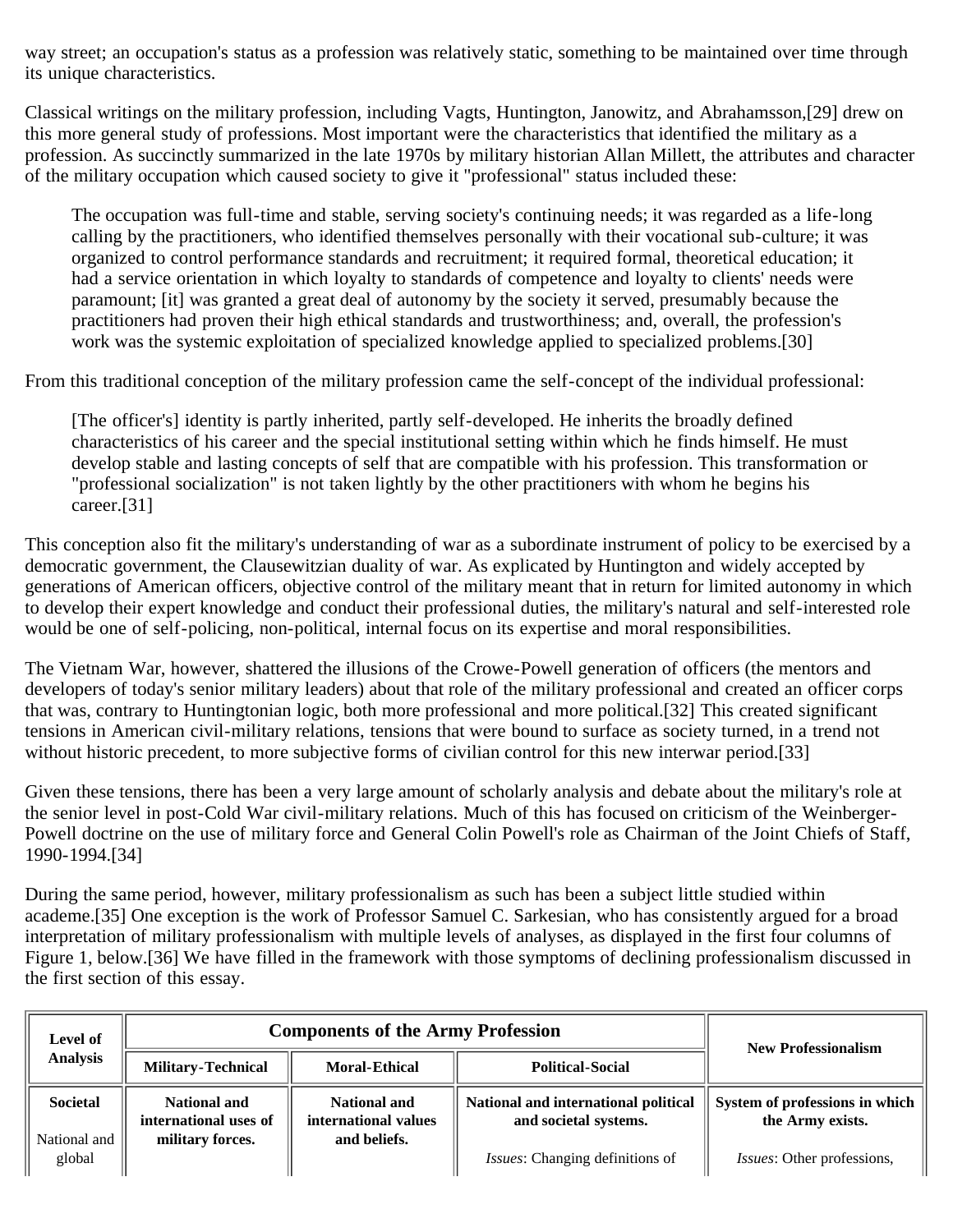| context in<br>which Army<br>exists                         | Issues: Mismatch<br>between national needs<br>for strategic projection<br>and institutional<br>capabilities; Task Force<br>Hawk.                                                                                          | Issues: Post-modern or<br>egoist ethic;<br>generational<br>differences;<br>intercultural<br>differences;<br>globalization.                                                                                                                    | security; globalization; economic<br>growth; casualty-averse politicians;<br>diminished state sovereignty and<br>influence; redefinition of democratic<br>citizenship.                                                                  | occupations, and organizations<br>in system; actions that maintain<br>positions in system; historic and<br>future development of the<br>system.                                                                 |
|------------------------------------------------------------|---------------------------------------------------------------------------------------------------------------------------------------------------------------------------------------------------------------------------|-----------------------------------------------------------------------------------------------------------------------------------------------------------------------------------------------------------------------------------------------|-----------------------------------------------------------------------------------------------------------------------------------------------------------------------------------------------------------------------------------------|-----------------------------------------------------------------------------------------------------------------------------------------------------------------------------------------------------------------|
|                                                            |                                                                                                                                                                                                                           |                                                                                                                                                                                                                                               |                                                                                                                                                                                                                                         |                                                                                                                                                                                                                 |
| <b>Institutional</b><br>Internal<br>context and<br>systems | <b>Internal Army systems</b><br>supporting military-<br>technical capabilities.<br>Issues: Unit readiness;<br>lack of strategic force<br>protection capability;<br>medium-weight<br>division; OOTW scope<br>and duration. | <b>Internal Army systems</b><br>that establish,<br>communicate, and<br>maintain the<br>profession's norms<br>and values.<br>Issues: Emphasis on<br>force protection; human<br>resource systems;<br>ethical violations by<br>military leaders. | <b>Internal Army systems focused on</b><br>political and societal actions.<br>Issues: Maintaining limited<br>professional autonomy; civilian<br>control of the military; recruiting;<br>resource acquisition; candid advice-<br>giving. | State of the profession.<br>Issues: Army profession's expert<br>knowledge and jurisdiction;<br>institutional identity; legitimacy<br>of claim on jurisdiction; legal,<br>cultural, policy support for<br>claim. |
|                                                            |                                                                                                                                                                                                                           |                                                                                                                                                                                                                                               |                                                                                                                                                                                                                                         |                                                                                                                                                                                                                 |
| <b>Individual</b><br>People who<br>constitute<br>the Army  | <b>Individual knowledge</b><br>and skills needed to be<br>successful in the<br>Army.<br>Issues: Tactical gap;<br>breadth and depth of<br>skills required across<br>spectrum of conflict.                                  | <b>Individual moral-</b><br>ethical values.<br>Issues: Senior military<br>leaders' willingness to<br>be role models;<br>diminished loyalty and<br>commitment; intrinsic<br>motivation.                                                        | Political and social knowledge and<br>skills held by or necessary for<br>Army members.<br>Issues: Civil-military gap; aversion to<br>professional participation in<br>government systems.                                               | Individual perceptions of the<br>military.<br>Issues: Primacy of professional<br>identity; congruence of<br>professional identity with<br>institutional identity.                                               |

**Figure 1. Framework for analysis of American Army professionalism.**

This framework, which incorporates the traditional views of military professionalism, allows visualization of several things vital to the officer corps' successful introspection and dialogue. First, it is clear that each aspect of professionalism should be analyzed and understood from three perspectives: the client's (society); the professional institution's (Army); and the professional member's (officer, noncommissioned officer, soldier, Army civilian). Second, the two horizontal boundaries dividing these three perspectives are areas of current tensions (civil-military relations and Army-soldier relations) owing to the different perspectives held within each level. And third, in contrast to the relative clarity of these horizontal boundaries, the vertical divisions between components are much less precise. Is the task of force protection a military-technical issue (doctrinal), or a moral-ethical issue (a matter of institutional values), or even a political-social issue (a matter of adapting to unhelpful political guidance)? We would say it involves all three, but primarily lies within the political component. But more important, such mapping facilitates, even necessitates, dialogue if different officers, or agencies, see the issue as residing in different locations and contexts.

While still very useful, this traditional conception of "Army Professionalism" must be rethought and renewed, particularly at the institutional level of analysis. It is abundantly clear that at the individual level, both young Americans (who are not joining the Army) and Army captains (who are leaving the institution) have given the institution's state of professionalism some serious thought, enough to guide their individual actions. It is now past time for the keepers of Army Professionalism--the officer corps--to do the same, but from a renewed understanding of professions and their behavior.

### **A New Understanding: Systems of Professions, Jurisdictions of Expert Knowledge**

Today's understanding of professions builds on these earlier efforts, specifically the distinction of professions from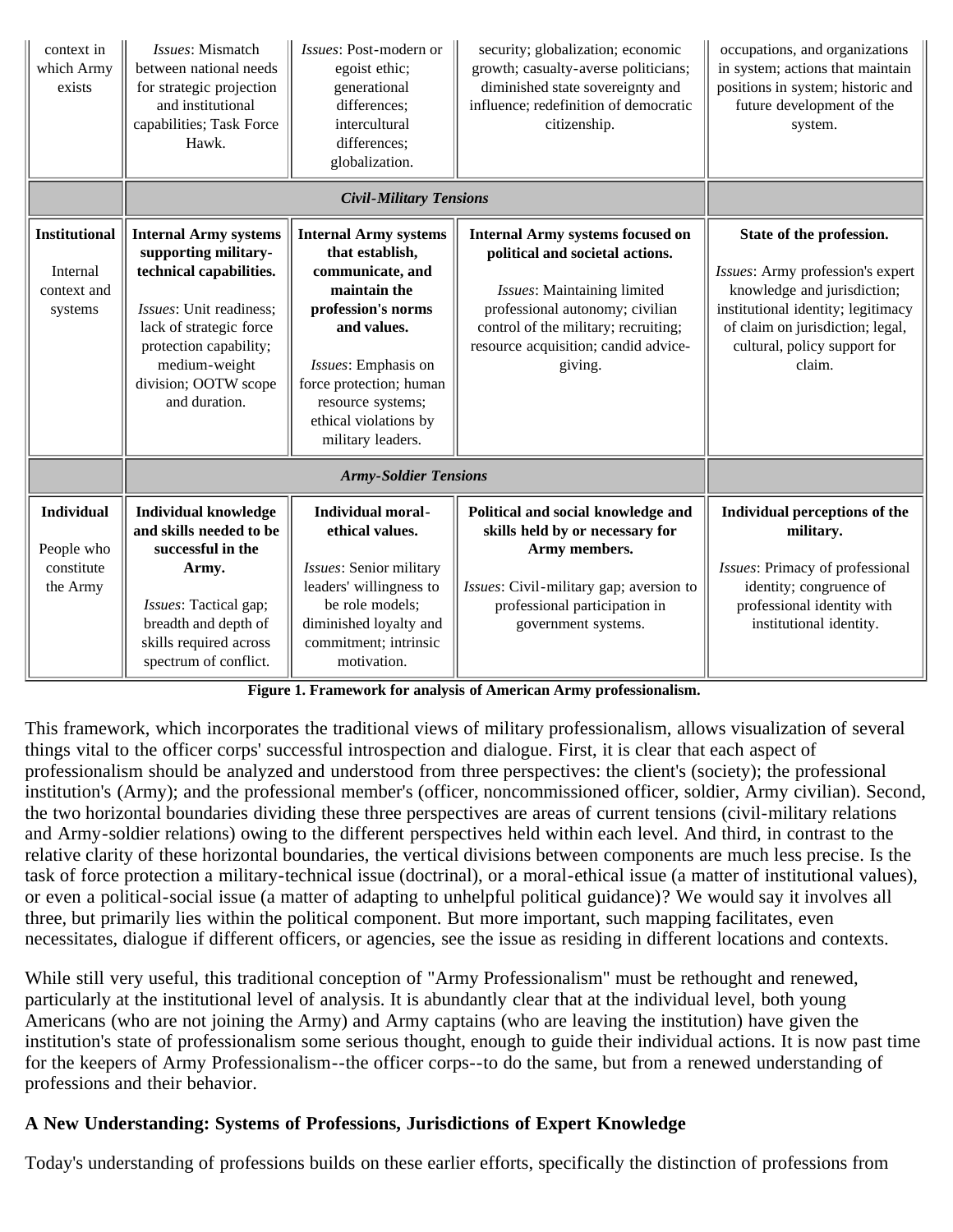other occupations based on the application of abstract knowledge to specific circumstances, the equivalent of Millett's "specialized knowledge applied to specialized problems." However, theorists have moved beyond the static description of individual professions toward a dynamic conception of the professional world. Modern professions are competitors- -for members, resources, and, most important, jurisdiction--within a "system of professions." This system includes other professions, professionalizing occupations, and organizations, each of which vie for jurisdiction, the legitimated claim to apply its expertise to specific situations. It is from this jurisdiction that strategic leaders must develop the detailed requirements for professional systems--education, ethics, oversight, and credentialing, to name but a few. Professional systems that are decoupled from jurisdiction will hinder the profession's effectiveness and weaken its claim over its tasks.[37] For example, the "tactical knowledge gap" of junior officers weakens the Army's claim over future warfighting jurisdictions, and the lack of strategic agility weakens its claim to primacy among joint land forces.

It is the abstract element of professional knowledge that enables this dynamic, providing flexibility in the circumstances in which knowledge can be applied. Through this process professions attempt to claim new jurisdictions, as the medical profession claimed alcoholism from the ministry by identifying it as a disease rather than a weakness in character or will. However, the malleability of a profession's abstract knowledge also makes it vulnerable to change in the objective and subjective character of its professional tasks.

Objective changes in a profession's tasks arise from sources outside the system that open new jurisdictional opportunities or do away with old ones, that introduce new competitors into the system or cause others to disappear. These external changes are usually caused by technical, organizational, natural, or cultural shifts. Subjective changes in tasks originate from the actions of other players within the system and are usually more gradual in nature. In this case, subjective characteristics of the profession's work are redefined as others--professions or organizations--grapple for jurisdiction over it.

Professions seek to best their competitors by establishing legitimate control over jurisdictions through a variety of channels. In the United States, the most binding, durable, and difficult-to-achieve means of control is legal, where the law establishes who can and cannot do specific work. However, the "court of public opinion" is also an important legitimating mechanism that is more easily attainable; if the public assumes a profession is the appropriate source of a service, then its jurisdiction is strengthened. Finally, the most common form of professional legitimation takes place in the workplace (e.g., in the deployed JTF or combined OOTW, and in the Pentagon or CINC's headquarters), where local mechanisms distribute work across professions and other players--through referral networks, organizational structures, and policies.

While professional knowledge is adaptable, professional systems and structures are far less so. Therefore, professions adapt better to some changes than they do to others; rapid jurisdictional expansion is particularly difficult. Sudden expansion in either the amount of traditional work (quantitative) or the circumstances in which the profession must work (qualitative) challenge its education, personnel selection processes, and value systems. A profession whose jurisdiction is rapidly expanding will face an invasion by outsiders seeking to claim legal, cultural, or workplace legitimacy over its work.

So, how might we apply this new understanding to the Army? Using the Army's present situation as an example, we can see that it is facing both qualitative and quantitative expansion of and challenges to its jurisdiction (right-side column of Figure 1). Twenty years ago, America focused the system of professions in which the Army competes on major military conflicts. As such, this system consisted of the military services, including the Coast Guard, and the State Department. Competition existed within the system but it was organizationally regulated and each profession's jurisdiction was delimited by law, policy, and culture when the services' roles and missions were negotiated and renegotiated.

Today, the Army's professional situation has become far more complex by every measure. Quantitatively, the amount of work has increased dramatically, as measured by number and duration of deployments. Qualitatively, extensive objective and subjective changes have taken place in the Army's tasks. The fall of the Berlin Wall, the dissolution of the Soviet Union, and the subsequent shrinking of the defense budget caused objective changes for the Army. More subtle influences, such as the evolving international security structure and the Army's changing relationships with the nation and state, have expanded the Army's jurisdiction across the spectrum of conflict. Such significant changes are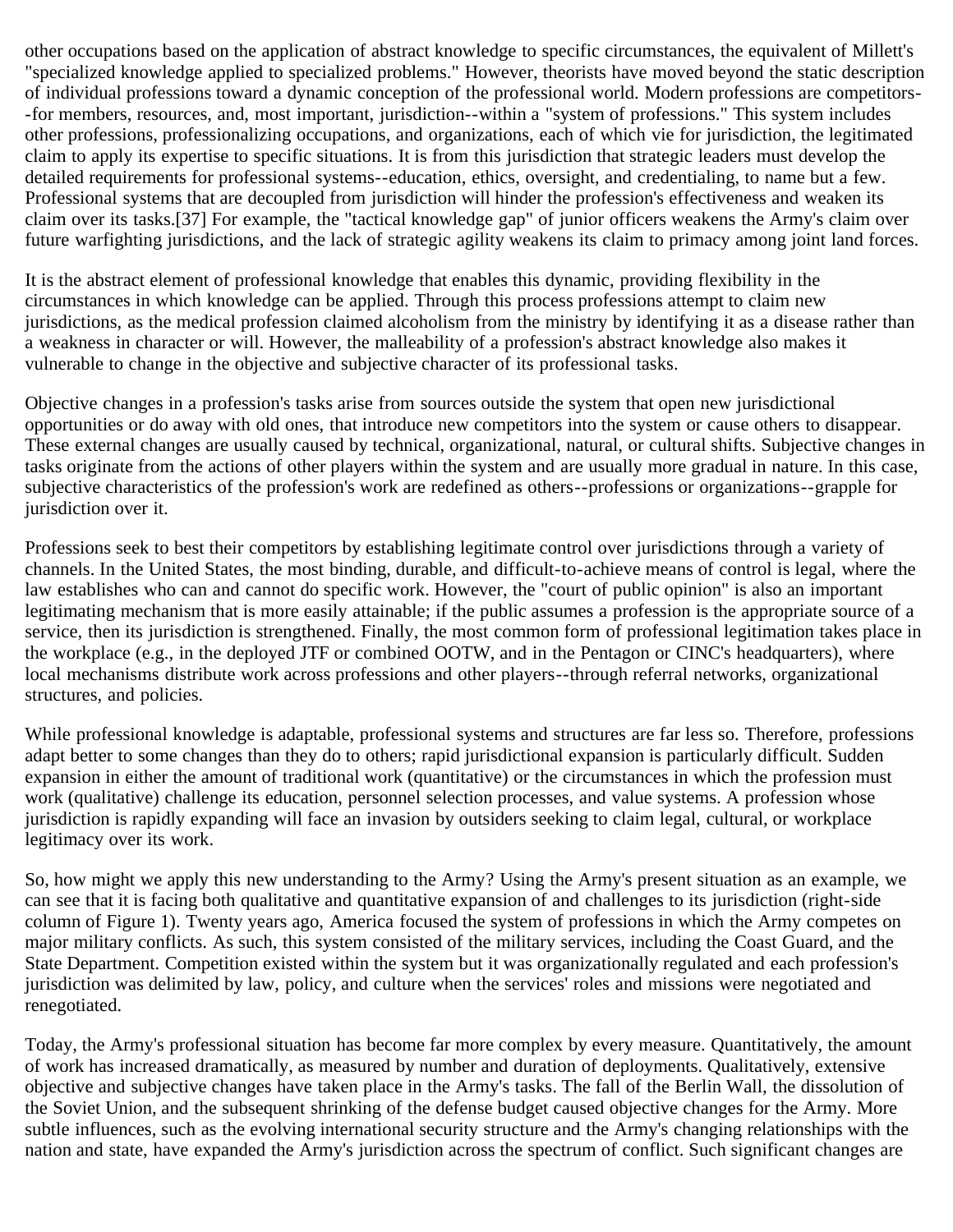particularly critical for the Army because, unlike most other professions, military professions do not independently select their jurisdiction. Instead, selection results from negotiation with their clients, the American government and people.

As we enter the 21st century, the system of professions providing the nation's security is much broader as America has redefined security to include illegal drugs, illegal immigrants, terrorists, rogue states, international natural disasters, humanitarian assistance, peacekeeping, and, most recently, homeland defense. Thus, the system of professions within which the Army competes is crowded with American government agencies such as the other military services, State Department, Border Patrol, DEA, Federal Bureau of Investigation, Central Intelligence Agency, and FEMA. Furthermore, other nontraditional entities are invading this system so that it now also includes the United Nations, NATO, corporations involved in logistical support, coalition and allied militaries, and nongovernmental organizations. The Army's formerly well-organized system of professions has mushroomed without a commensurate expansion in the legal, cultural, or workplace mechanisms that legitimate each profession's jurisdiction.

Throughout these recent changes, the Army has done little to negotiate a redefinition of its jurisdiction; instead, it has passively accepted expansion of its jurisdiction simultaneous with a massive downsizing of its membership and resources. The traditional Army "can-do" attitude has left it poorly positioned to respond to looming jurisdictional battles, both within the traditional military establishment and without.[38] Instead of seeing this as an opportunity to reaffirm its professional status, the Army has embraced business methods to assist with these changes. As we noted in the introduction, these models tend to have efficiency as their primary goal compared to a profession's emphasis on effectiveness. Furthermore, without a renewed understanding of the Army's jurisdiction, any adaptive actions it takes may be completely decoupled from its professional tasks. Ultimately, as a result of this ambiguity in the Army's institutional professional identity and its decoupling from organizational actions, the professional identities of its individual members have become increasingly uncertain, resulting in declines in commitment and retention.

#### **Conclusion: An Alternative for Dialogue and Renewal**

How might this new perspective help us think about the Army's present situation of declining effectiveness? Is this a matter of professionalism, or is this simply a matter of organizational change? Can the Army continue to separate its organizational decisions from professional considerations? Furthermore, can it simply rely on the traditional conceptions of "expertise, responsibility, and corporateness" as the whole of professionalism in this new interwar period? Or should it reconceive itself as existing in a "system of professions," competing fiercely within such a system on the basis of its jurisdiction over Army-specific expert knowledge and work?

All three perspectives--the new professionalism, the old professionalism, and the organizational perspective--can contribute to an analysis of the troubling aspects of the Army's current decline. However, if the Army is to accomplish the essential tasks of strengthening and revitalizing its professional nature, the *new professionalism* view must predominate. This will require that the Army's strategic leaders analyze and assertively renegotiate the boundaries of the institution's expert knowledge and legitimate jurisdiction, first with its own professional members and then with the American people. While this is ongoing, they must redesign the professional and organizational support systems congruent with the evolving jurisdiction. However, in all of these decisions, maintaining the Army's professional status must be paramount; America needs an effective professional Army more than an efficient, budget-conscious bureaucracy.

The new professionalism framework establishes that almost everything the Army does is part of the institution's expert work--the application of its specialized knowledge to new situations--and therefore, its professionalism. And therein lies the conclusion we seek to emphasize. Who should decide what Army Professionalism is at any point in time, and in what priority issues affecting it should be addressed? We submit that for the past decade the public dialogue has been episodically initiated and carried by elements of American society and from their perspectives. The Army has played a passive and reactive role in such public discourse.

However, if the Army is to remain a profession, that must change; and, it must be changed by the profession itself, through its officer corps--the Army's change agents--by dialogue and analyses within the profession. Then, once understanding and relative consensus have been reached internally, the Army must firmly present its case publicly,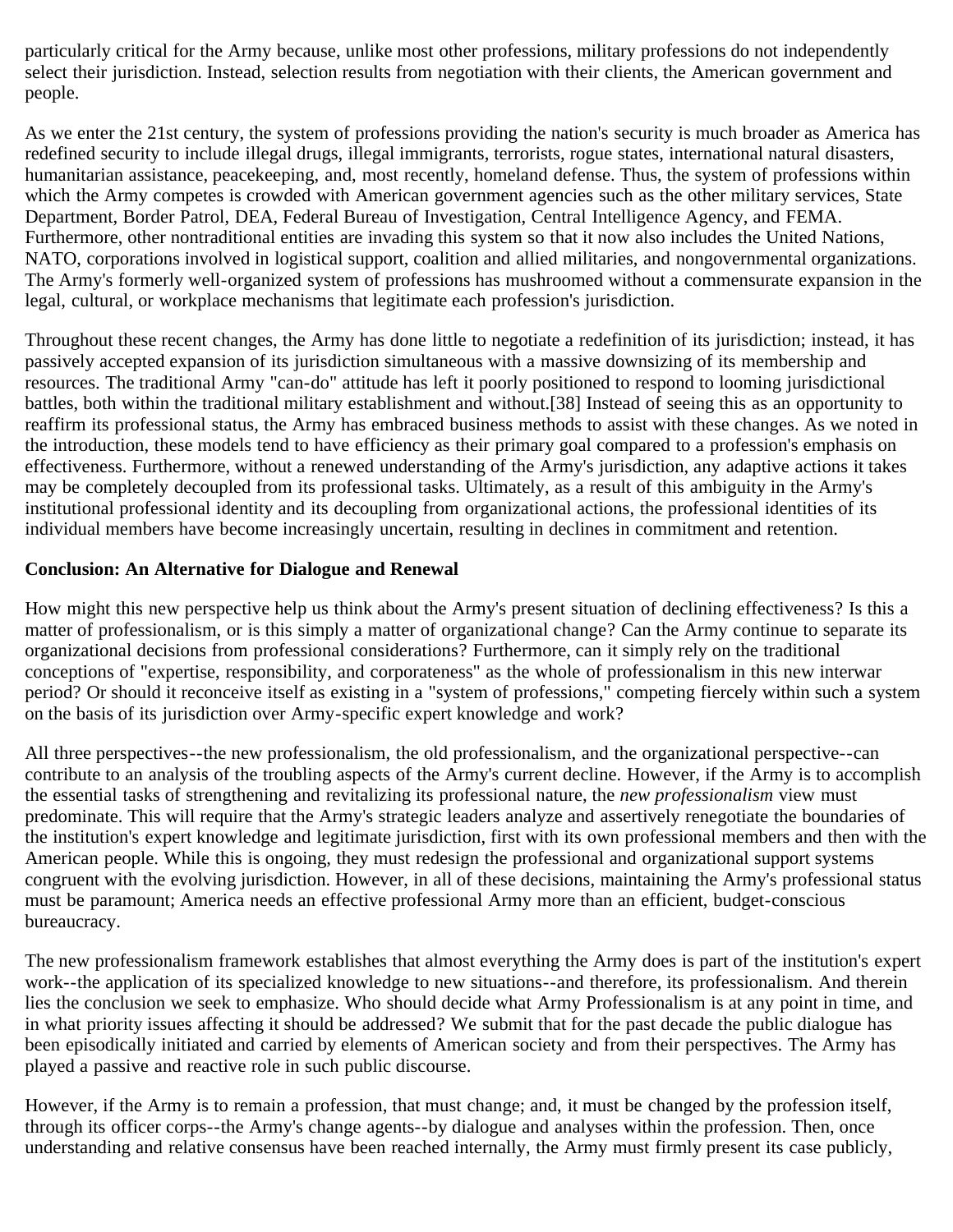well supported by its own professional judgments and analyses. This case must emphatically detail what is needed to renew and maintain professionalism, an absolutely vital aspect of America's Army.

#### **NOTES**

1. Stephen Biddle, "Victory Misunderstood: What the Gulf War Tells Us About the Future of Conflict," *International Security*, 21 (Fall 1996), 139-79.

2. We use this phrase to indicate that, unlike the earlier interwar period which separated eras of global land warfare concentrated in Europe and the Pacific, this interwar period separates that era of half a century from the next era of great power conflict. Then, we believe, a highly professional Army will be an imperative for America.

3. Since we are recommending an institutional focus on the Army as a profession, then its members are, by definition, professionals to varying degrees. Each stratum--commissioned officer, noncommissioned officer, and enlisted soldier- is a sub-profession that falls under the larger professional umbrella. Although commissioned officers are very important for a number of reasons (they are individually accountable to society via their commission; they are the institution's change agents; they are the senior leaders; they control strategy, budgets, and systems, etc.), they are not alone in their import, nor in their status as professionals.

4. We must also make clear to the reader what we are not arguing in this essay. We are not contending that the Army's problems (declining effectiveness, etc.) are either the cause of, or the effect of, declining professionalism. That depends on what definition of professionalism one is using, and as we have noted, we doubt that there is a common definition extant within the Army today. Thus, until more research can be completed, we can conclude only that the two issues are concurrent in their manifestations.

5. Louis Caldera and Eric K. Shinseki, *A Statement on the Posture of the United States Army, Fiscal Year 2001*, Internet, http://www.army.mil/aps/default.htm, accessed 3 July 2000.

6. Whether the task force was effective in a noncombat role remains debatable, see Dana Priest, "Army's Apache Helicopter Rendered Impotent in Kosovo," *The Washington Post*, 29 December 1999, p. 1.

7. Joseph Collins and Walter Ulmer, *American Military Culture in the Twenty-First Century* (Washington: Center for Strategic and International Studies, 2000), pp. xx, 62-76.

8. Caldera and Shinseki, p. 2.

9. See testimony by Colonel John D. Rosenberger, Commander Opposing Forces, National Training Center, Ft. Irwin, Calif., before the Military Readiness Subcommittee, Committee on National Security, US House of Representatives, 26 February 1999, Internet, http://commdocs.house.gov/committees/security/has0507030.000/has057030\_0.htm#0, accessed 3 July 2000.

10. See Maren Leed, "Keeping the Warfighting Edge-An Empirical Analysis of the Army Officer's Tactical Expertise Over the 1990s: Summary Briefing" (RAND: Arroyo Center, 2000).

11. Eric Shinseki, *Intent of the Chief of Staff*, Department of the Army, 23 June 1999, Internet, http://www.dtic.mil/armylink/news/Sep1999/s19990907intent.html, accessed 3 July 2000.

12. See Theodore G. Stroup, Jr., "The Ongoing Army Transformation," *Army*, July 2000, pp. 7-10.

13. Lest Congress be blamed excessively for this situation, we note that within the tradition of Western democratic societies, the acquisition of such resources is the responsibility of the leaders of the professional institution, both uniformed and civilian. In past cases of success, senior leaders often had to make undesirable tradeoffs to gain the political support necessary. See Allan R. Millett, Williamson Murray, and Kenneth H. Watman, "The Effectiveness of Military Organizations," *International Security*, 11 (Summer 1986), 37-71.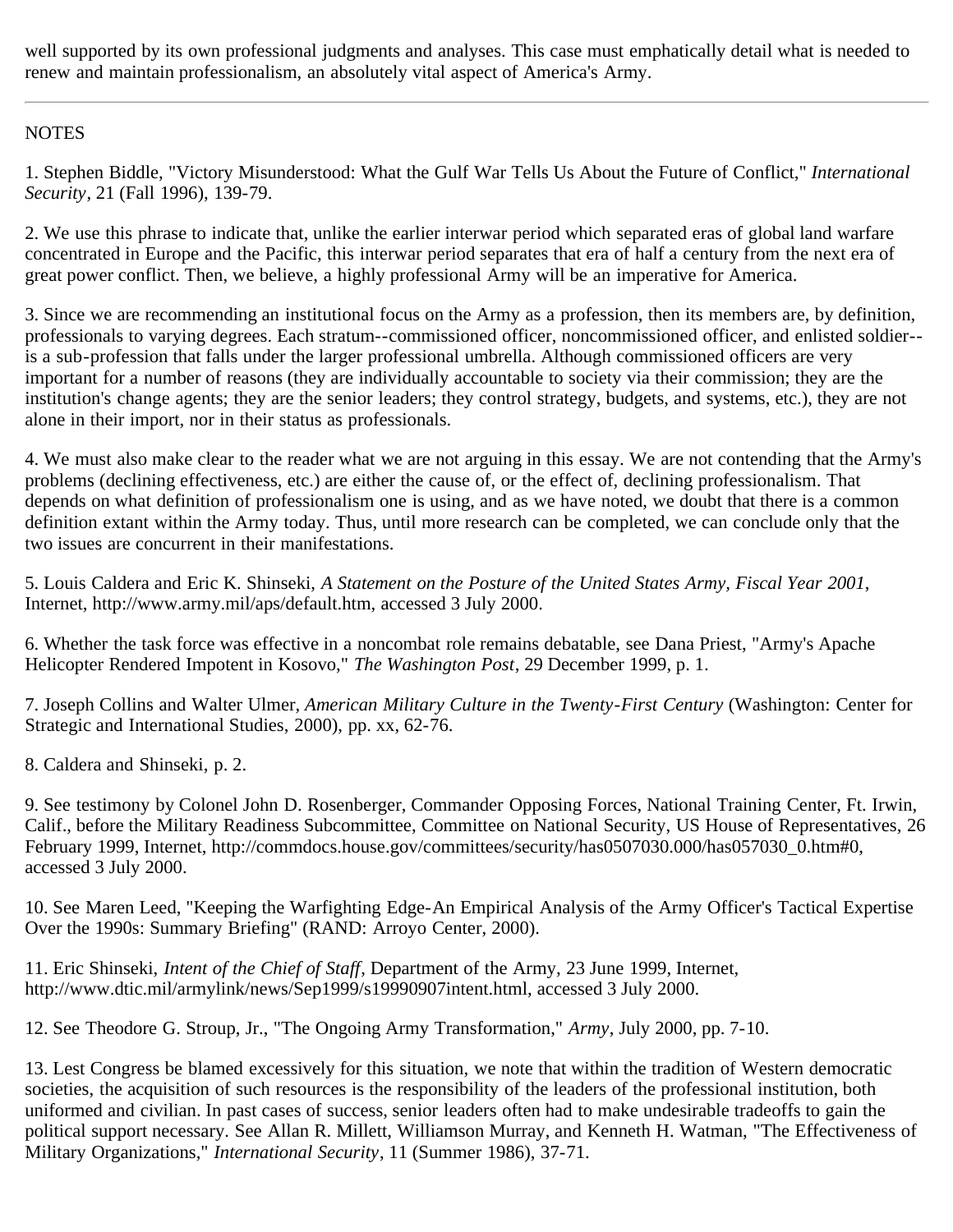14. See Don M. Snider, John A. Nagl, and Tony Pfaff, *Army Professionalism, the Military Ethic and Officership in the 21st Century* (Carlisle, Pa.: US Army War College, Strategic Studies Institute, 1999), Internet, http://carlislewww.army.mil/usassi/ssipubs/pubs99/ethic/ethic.htm, accessed 3 July 2000.

15. Vince Crawley, "The Services' War on Attrition," Internet, https://ca.dtic.mil/cgi-bin/ebird? doc\_url=/Jun2000/s20000602services.htm.

16. Peter D. Feaver and Richard H. Kohn, "Project on the Gap between the Military and Civilian Society--Digest of Findings and Studies," Internet, http://www.poli.duke.edu/civmil, accessed 3 July 2000.

17. Don M. Snider, "America's PostModern Military," *World Policy Journal*, 17 (Spring 2000), 47-54.

18. The Army's Aberdeen scandal and the more recent cases of Major General Smith and Brigadier General Hale come to mind.

19. John Nagl and Elizabeth O. Young, "Si Vis Pacem, Para Pacem: Training for Humanitarian Emergencies," *Military Review*, 80 (March-April 2000), 31-37.

20. See, Deborah D. Avant, "Privatizing Military Training," *Foreign Policy in Focus*, 5 (June 2000), 1-3; and David Schearer, "Outsourcing War," *Foreign Policy*, No. 112 (Fall 1998), 68-81. For indications of future trends in this area, see the report of the DOD commission led by Brigadier General (Ret.) Peter M. Dawkins on "Commercializing Activities in the Department of Defense" (Washington: Department of Defense, Spring 2000).

21. James Burk, "Introduction, 1998: Ten Years of New Times" and "Thinking Through the End of the Cold War" in *The Adaptative Military*, ed. James Burk (New Brunswick, N.J.: Transaction Publishers, 1998), pp. 1-48.

22. This shift in power to the profession's client is largely due to the emergence of information, vice industrial, economies and the explosion of available information, much of it formerly within control of professions. See Chris Dandeker, "A Farewell to Arms? The Military and the Nation-State in Changing Times," in *The Adaptive Military*, pp. 139-62.

23. See James Toner, *True Faith and Allegiance: The Burden Of Military Ethics* (Lexington: Univ. Press of Kentucky, 1995), and *Morals Under the Gun: The Cardinal Virtues, Military Ethics, and American Society (Lexington: Univ.* Press of Kentucky, 2000).

24. The seminal study of this period was done at the Army War College, *Study on Military Professionalism* (Carlisle Barracks, June 1970) available through the Defense Technical Information Center, Ft. Belvoir, Va.)

25. For official history of this period, see Robert K Griffith, *Today's Army Wants to Join You: The US Army's Transition from the Draft to an All-volunteer Force* (Washington: Center of Military History, 1995); and Anne W. Chapman, *The Army's Training Revolution, 1973-1990* (Ft. Monroe, Va.: TRADOC, 1990). For a very readable current history of the same events, see James Kitfield, *Prodigal Soldiers* (New York: Simon and Schuster, 1995).

26. We note that in the past decade the creation of OPMS XXI is the one example of institutional adaptation that holds potential (it is too early yet to tell) to enhance Army Professionalism. For an insightful overview of its inception, see Theodore G. Stroup and Leonard Wong, "Re-establishing the Force: The Revolution in Military Affairs in the Human Resource and Leadership Systems," in *Democratic Societies and Their Armed Forces*, ed. Stuart A. Cohen (London: Frank Cass Publishers, 2000), pp. 150-74.

27. See A. P. Carr-Saunders and P. A. Wilson, *The Professions* (Oxford, Eng.: Oxford Univ. Press, 1933) for initial case studies on professions. Wilensky's "The Professionalization of Everyone?" in the *American Journal of Sociology*, 70 (1964), 137-58, presents the professionalization sequence for American professions.

28. Geoffery Millerson, *The Qualifying Associations* (London: Routledge, 1964).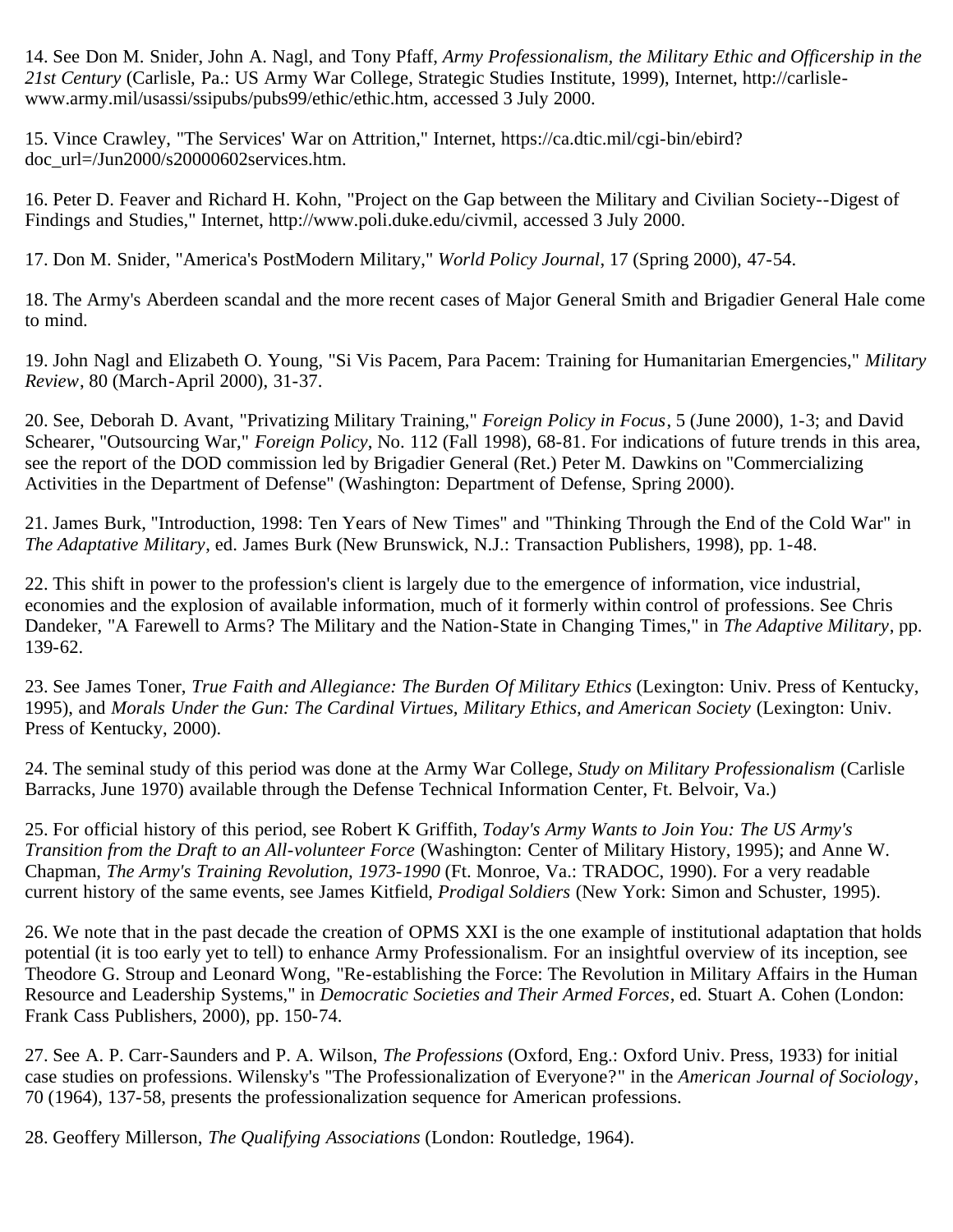29. The classics include: Alfred Vagts, *A History of Militarism* (rev. ed.; New York: Free Press, 1959); Samuel P. Huntington, *The Soldier and The State* (Cambridge, Mass.: Harvard Univ. Press, 1959); Morris Janowitz, *The Professional Soldier: A Social and Political Portrait* (Glencoe, N.Y.: The Free Press, 1960); Bengt Abrahamsson, *Military Professionalism and Political Power* (Beverly Hills, Calif.: Sage Publishing, 1972).

30. Allan R. Millett, *Military Professionalism and Officership in America*, Mershon Center Briefing Paper Number Two (Columbus: Ohio State Univ., May 1977), p. 2.

31. Ibid., p. 5.

32. For loss of political neutrality of today's officer corps, see Oli R. Holsti, "A Widening Gap Between the US Military and Civilian Society? Some Evidence, 1976-1996," *International Security*, 23 (Winter 1998/99), 8. See also commentary and reply by Joseph J. Collins and Oli Holsti, *International Security*, 24 (Fall 1999), 199-207. For an overview of post-Cold War civil-military tensions, see Deborah D. Avant, "Conflicting Indicators of Crisis in American Civil-Military Relations," *Armed Forces and Society*, 24 (Spring 1998), 375-87.

33. See Charles C. Moskos, "Toward a Post-Modern Military: The United States as Paradigm," in *The PostModern Militar*y, ed. Charles C. Moskos, John Allen Williams, and David R. Segal (Oxford, Eng.: Oxford Univ. Press, 2000), pp. 14-31.

34. For both sides of this debate, see: Richard Kohn, "Out of Control," *National Interest*, 35 (Spring 1994), 3-17; Richard Weigley, "The American Military and the Principle of Civilian Control from McClellan to Powell*,*" *Journal of Military History*, 57 (October 1993), 27-58; and Deborah D. Avant, "Are the Reluctant Warriors Out of Control?" *Security Studies*, 6 (Winter 1996/97), 51-90.

35. To be sure, there have been academics who have continued to focus on separate, specific aspects of the military profession, mostly members of the Inter-University Seminar on Armed Forces and Society (IUS, website at http://www.bsos.umd.edu/ius). However, a policy study of a service's policy toward women in combat units, for example, is but a single aspect of a military institution's professionalism.

36. This framework is adapted from Samuel C. Sarkesian*, Beyond the Battlefield: The New Military Professionalism* (New York: Pergamon Press, 1981). See also, Sarkesian and Robert E. Connor, Jr., *The US Military Profession Into the Twenty-First Century* (London: Frank Cass Publishers, 2000).

37. This discussion is drawn primarily from Andrew Abbotts' *The System of Professions: An Essay on the Division of Expert Labor* (Chicago: Univ. of Chicago Press, 1988). Additional sources include Elliott Krause, *Death of the Guilds: Professions, States and the Advance of Capitalism, 1930 to Present (New Haven, Conn.: Yale Univ. Press, 1996); and* Eliot Freidson, *Professionalism Reborn: Theory, Prophecy and Policy* (Chicago: Univ. of Chicago Press, 1994).

38. Examples include the Air Force's claim to space, which places the Army's role in theater air defense in question; and the Army's acceptance of nation-building roles in long-term, international police actions such as Kosovo, legitimizing the US government's expectation of the appropriateness of these roles.

Dr. Don M. Snider is Professor of Political Science in the Department of Social Sciences at the US Military Academy, a position he has held since 1998, having previously held the Olin Chair in National Security Studies, 1995-1998. He earned a doctorate in Public Policy at the University of Maryland, 1993. Earlier he completed a military career including three combat tours as an infantryman in Vietnam and, much later, service on the staff of the National Security Council, The White House. He retired from the Office of the Chairman, Joint Chiefs of Staff, in 1990. His current research and publications focus on civil-military relations, military culture, and professionalism.

Lieutenant Colonel (P) Gayle L. Watkins is a career Ordnance officer currently serving as Associate Professor and Deputy Director, Office of Economic and Manpower Analysis, Department of Social Sciences, US Military Academy. She previously served as Associate Dean for Plans and Resources, USMA, and as an Assistant Professor in the Department of Behavioral Sciences and Leadership. She holds a doctorate in sociology from Stanford University,